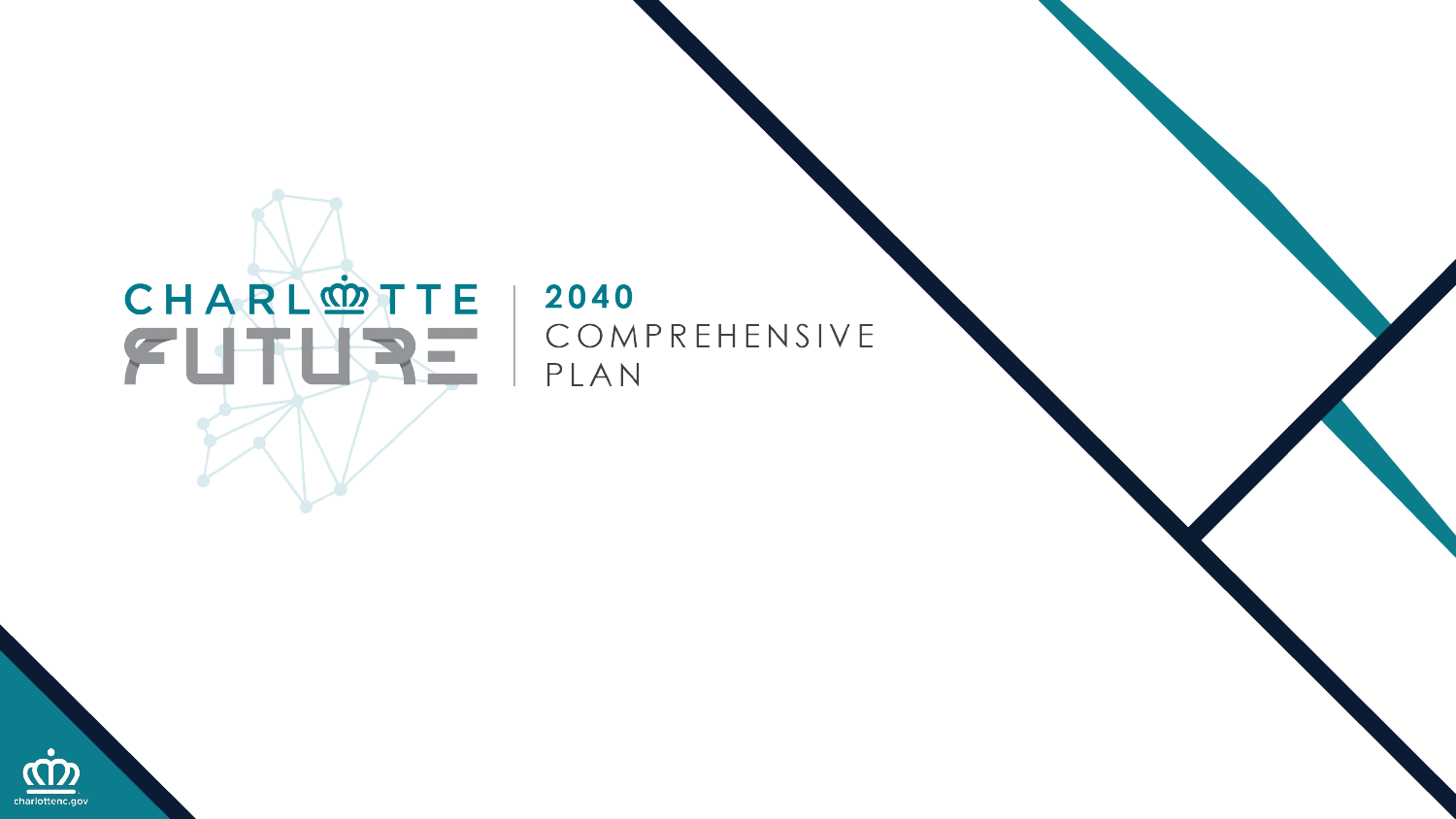## **2040 Language Legend**

| <b>Technical Term</b>                                    | <b>Description or Short Term</b>                                                        | <b>Council Decision</b>                |
|----------------------------------------------------------|-----------------------------------------------------------------------------------------|----------------------------------------|
| 2040 Comprehensive Plan Vol. 1                           | Adopted plan policy                                                                     | Complete                               |
| 2040 Comprehensive Plan Vol. 3                           | Manual + Metrics + Policy Map                                                           | Still to be adopted                    |
| 2040 Comprehensive Plan Vol. 2                           | <b>Implementation Strategy</b>                                                          | Still to be adopted                    |
| <b>Charlotte Strategic Mobility Plan</b>                 | City of Charlotte mobility policy, streets map, streets<br>manual                       | Still to be adopted                    |
| <b>Unified Development Ordinance</b>                     | Development regulations including economic<br>analysis                                  | Still to be adopted                    |
| Equitable Development<br>Commission                      | Equitable infrastructure investment                                                     | Included in the adopted<br>plan policy |
| Neighborhood Equity &<br><b>Stabilization Commission</b> | Anti-displacement strategy                                                              | Included in the adopted<br>plan policy |
| <b>Community Benefits Coalition</b>                      | Community-driven participatory development group                                        | Apart of adopted plan<br>policy        |
| <b>Transformational Mobility Network</b>                 | Mobility investment proposal for Charlotte,<br>Mecklenburg County and surrounding towns | Ongoing discussion                     |
| Capital Investment Plan                                  | Long term investment projects                                                           | As part of Council budget              |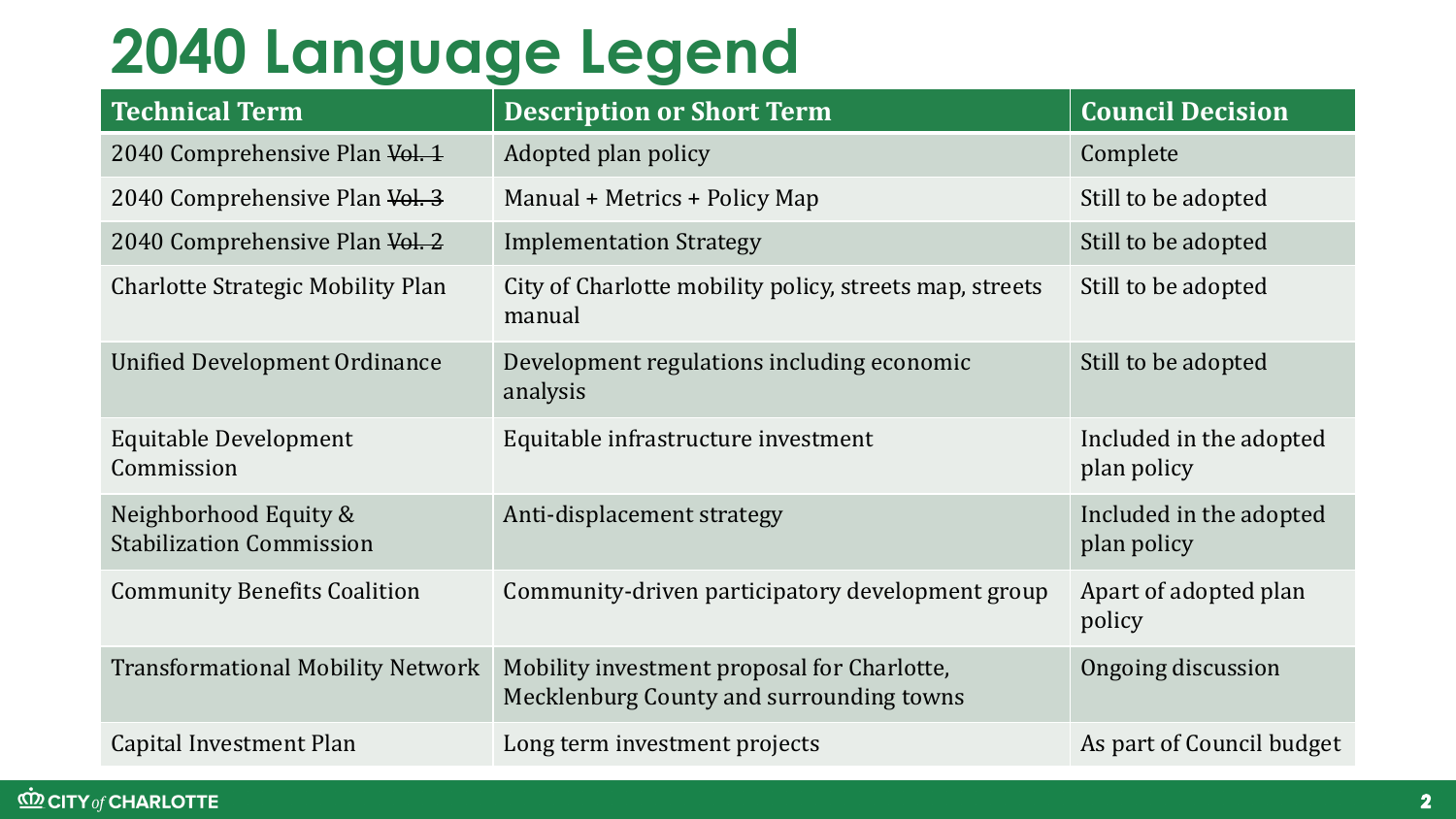## **Communication Plan**

. . . . . . . . .<br>. . . . . . . .

 $\bullet\quad \bullet$  $\bullet$   $\bullet$ 

| <b>SEP</b> | <b>Grassroots Marketing</b>    |
|------------|--------------------------------|
|            | <b>Digital Channels</b>        |
| 團          | <b>News Media</b>              |
| X          | <b>Online Toolkit</b>          |
|            | <b>Weekly Email</b>            |
| 兴          | <b>Town Hall Opportunities</b> |
|            | Ideas?                         |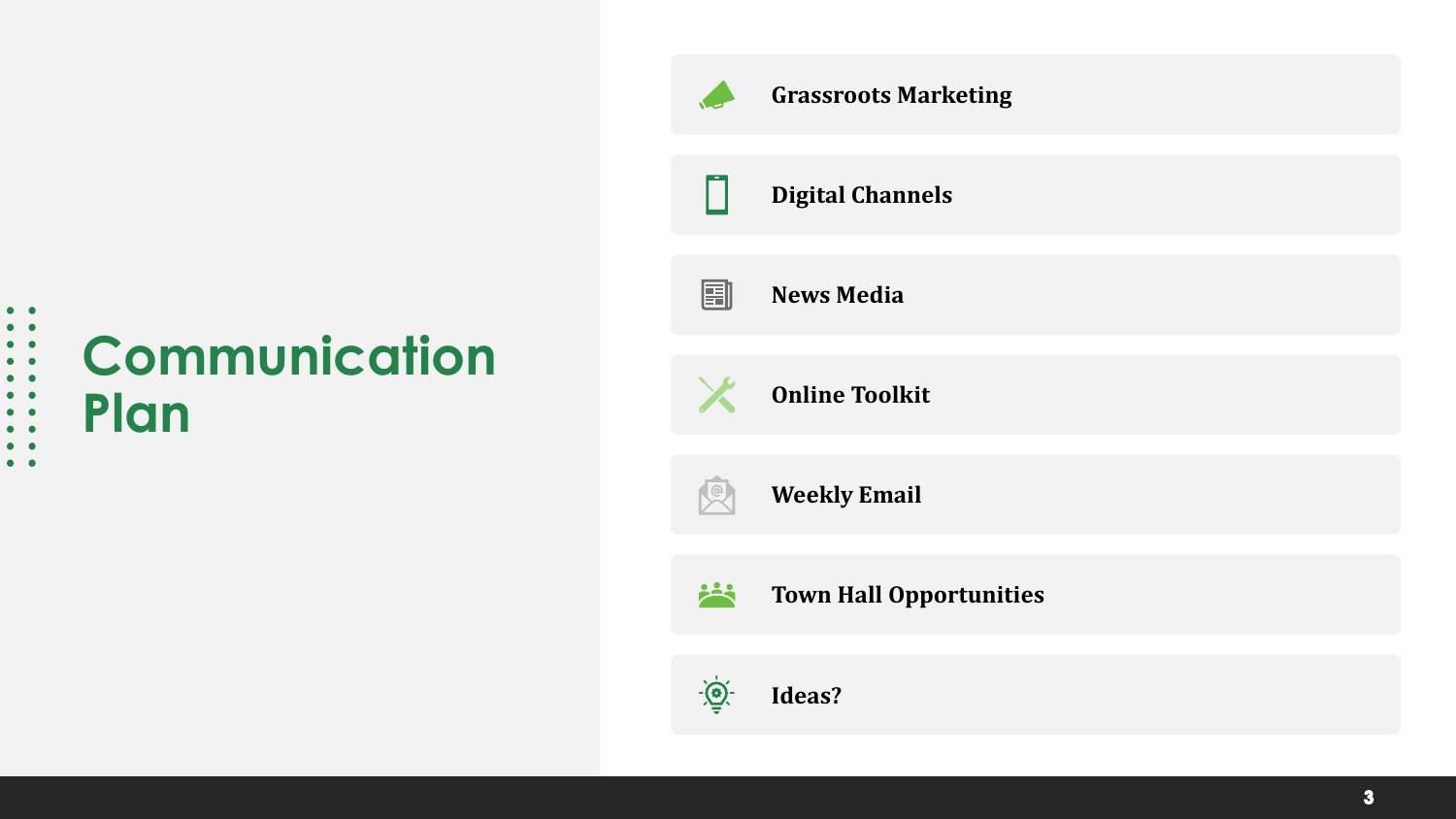

### CHARLOTTE 2040 COMPREHENSIVE  $\mathcal{F}$ PLAN **The Vision For Our Growth**

**Land Use 5 Mobility 19 Development** 

#### **SUPPORTING INITIATIVES**

Mapping Tools and Guidance for Public and Private Investment





*The land use policy for form and development intensity (Place Types) - Manuals + Metrics -*

**CHARLOTTE STRATEGIC MOBILITY PLAN** 

*The mobility strategy to connect people and places through public and private investment*



*The land development rules for our growth – implementation through private investment*

**KD CITY of CHARLOTTE**